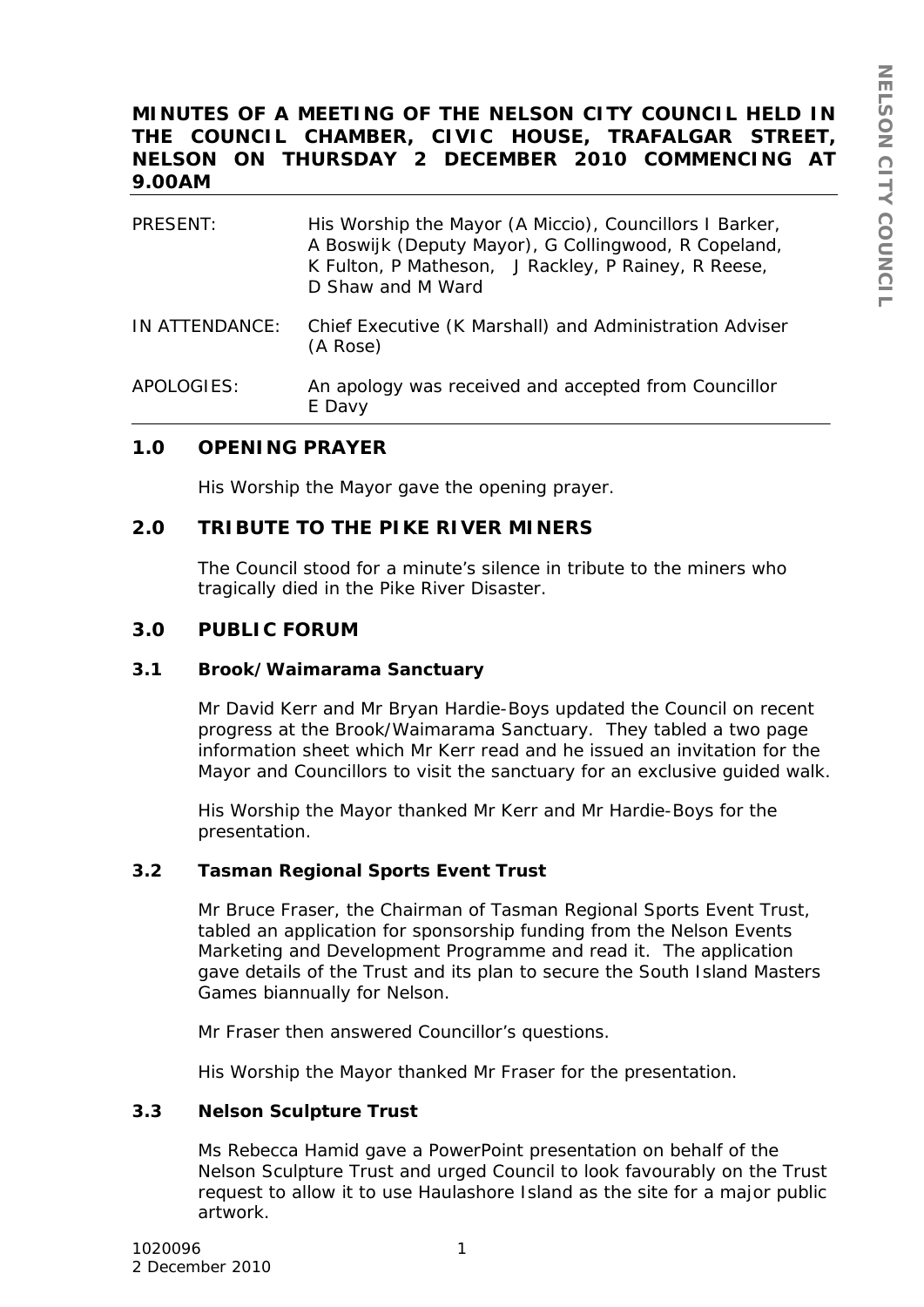His Worship the Mayor thanked Ms Hamid for her presentation and said that Council would be considering this matter later in the meeting.

# **4.0 CONFIRMATION OF MINUTES**

Resolved

*THAT the minutes of a meeting of the Nelson City Council, held on Thursday 18 November 2010, be confirmed as a true and correct record.*

Barker/Copeland

Carried

## **5.0 REPORTS POLICY**

#### **5.1 Delegations Register and Code of Conduct**

Document number 1013915

A number of minor errors were noted. There was some discussion regarding the process by which Council currently reviews parking offence notices and the need for consistency in these review decisions. Council did not favour the idea that the process should be undertaken in-house but favoured the appointment of an independent person or panel of persons to undertake this work.

The Chief Executive noted the views of Council.

Resolved

## *THAT the updated Delegations Register, document 998639, be adopted;*

#### *AND THAT the elected representatives Code of Conduct, document 1016476, be reaffirmed and adopted.*

Collingwood/Barker

Carried

The meeting adjourned for morning tea from 10.25am to 10.39am.

## **6.0 LATE ITEM - MAYORS REPORT**

It was explained that in accordance with Section 47(A)(7) of the Local Government Official Information and Meetings Act 1987 the reason why the item was not on the agenda, and the reason why the discussion of the item could not be delayed until a subsequent meeting was because it came to hand after the agenda had closed and it needs to be considered at this meeting because of the need for urgency.

It was noted that the calendar for 2011 was amended by moving the Annual Plan workshop dates to the week starting 7 to 11 February 2011.

Resolved

## *THAT the item regarding the Mayors Report be considered at this meeting pursuant to Section 47(A)(7)*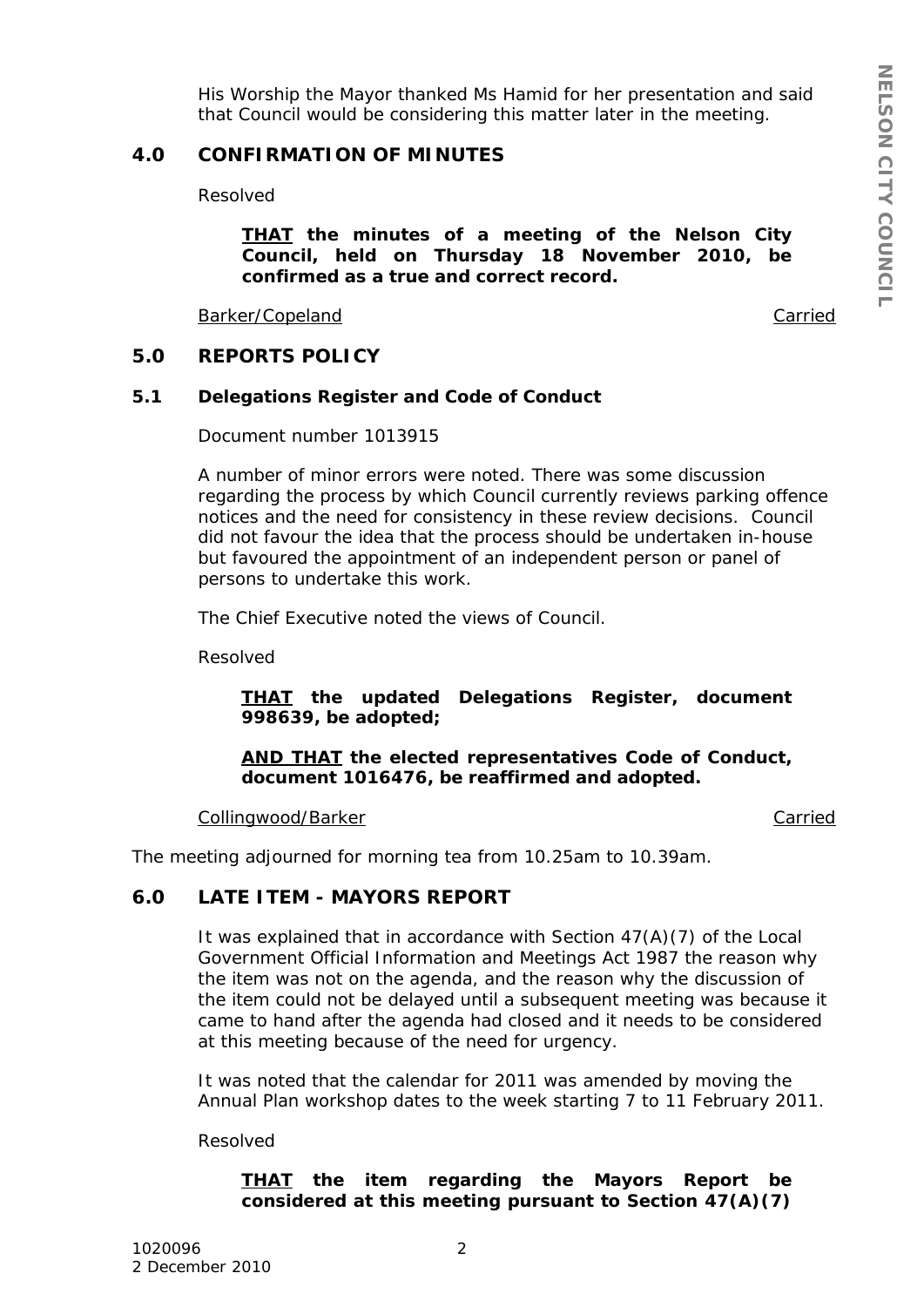## *of the Local Government Official Information and Meetings Act 1987, because of the need for urgency.*

His Worship the Mayor/Boswijk

His Worship the Mayor said that since this report had been circulated further changes had been made to the Matrix attached to the report and an amended version had been tabled. The meeting went through the tabled amended Matrix making various additional amendments to the Councillor appointments to outside organisations and Council Committees.

Resolved

*THAT the list of Council representatives on Committees/ Organisations as set out on Matrix 1000255 and as amended at the meeting be adopted (Note: this Matrix is attached at the end of these minutes);*

*AND THAT the Delegation Register be amended and updated in accordance with the list of Council representatives set out in the above Matrix.*

His Worship the Mayor/Boswijk

Carried

**Carried** 

Carried

## **6.1 Draft Timetable of Meetings for 2011**

Resolved

*THAT the draft timetable of meetings for 2011 circulated with the Council Agenda be adopted.*

Matheson/Ward

## **6.2 Submission to Local Government Commission on the Proposal for the Union of Nelson City and Tasman District**

Document number 1008810, agenda pages 13-22 refer.

The Acting Manager Strategic Response, Mark Tregurtha, and Mr Garry Moore joined the meeting and presented the report.

The meeting went through the submission and made suggestions as to various wording changes. It was agreed that Mark Tregurtha and Garry Moore would circulate an amended submission incorporating these changes, by email, to the Councillors for their comments and this amended submission would be the submission to be presented to the Local Government Commission on behalf of Nelson City Council.

Resolved

*THAT the submission document 1008810 to the Local Government Commission on a proposal for a union of Nelson City and Tasman District be approved in principle and incorporating the amendments and suggestions made at the meeting;*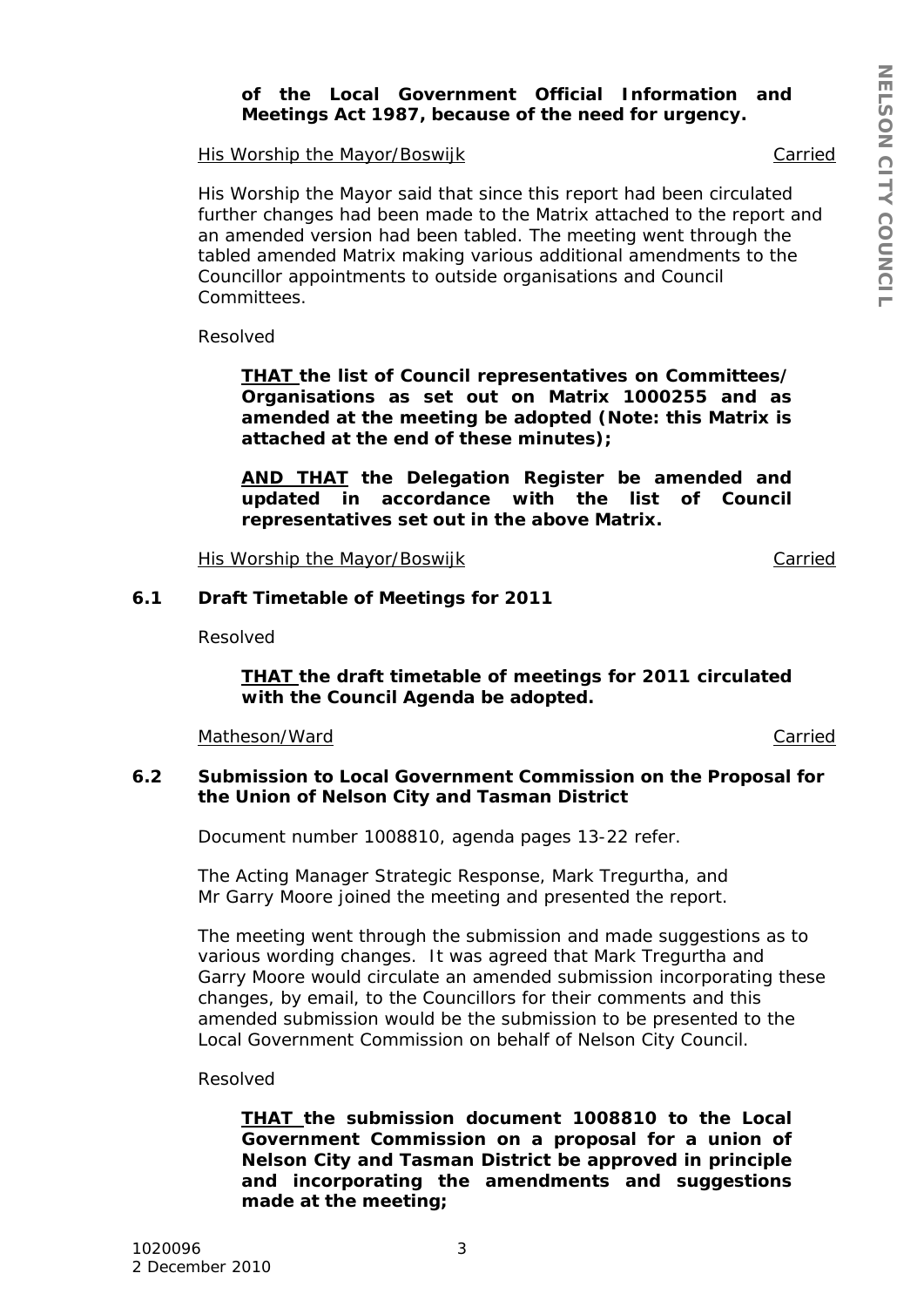*AND THAT final approval of the submission be delegated to the Chief Executive and Deputy Mayor;*

*AND THAT the Chief Executive, Deputy Mayor and Mr Garry Moore present the submission to the Local Government Commission on behalf of the Nelson City Council.*

His Worship the Mayor/Matheson

Carried

#### **6.3 Nelson Sculpture Trust Request for Artwork Site on Haulashore Island**

Report number 1008415, agenda pages 23-58 refer.

The Manager Policy and Planning, Nicky McDonald, joined the meeting and presented the report.

Although Council had some reservations, there was wide support from the Council as landowner for the request of the Nelson Sculpture Trust to use Haulashore Island as a location for a major artwork.

#### Resolved

*THAT the Nelson City Council as landowner give approval to the Nelson Sculpture Trust (the Trust) to proceed with commissioning an artwork for the location on Haulashore Island as marked on the map circulated with the Report (1008415), page 42 of the agenda;*

*AND THAT a requirement of this approval is that the Trust continues to consult with local iwi and key stakeholders at each stage of the project, and demonstrates that their views have been taken into account;*

*AND THAT acceptance of the artwork is conditional on the process being in accordance with that documented by the Trust and provided to Council in the attachment to Report (1008415), pages 29-41 inclusive of the agenda;*

*AND THAT the Trust is responsible for all costs associated with building and resource consents, engineering and installation;*

*AND THAT acceptance of the artwork be dependent on an independent engineering assessment verifying that maintenance costs can be expected to be less than \$5,000 per year and that the artwork is structurally appropriate to the conditions of the site;*

*AND THAT the Trust be responsible for any associated costs in relation to the artwork (such as*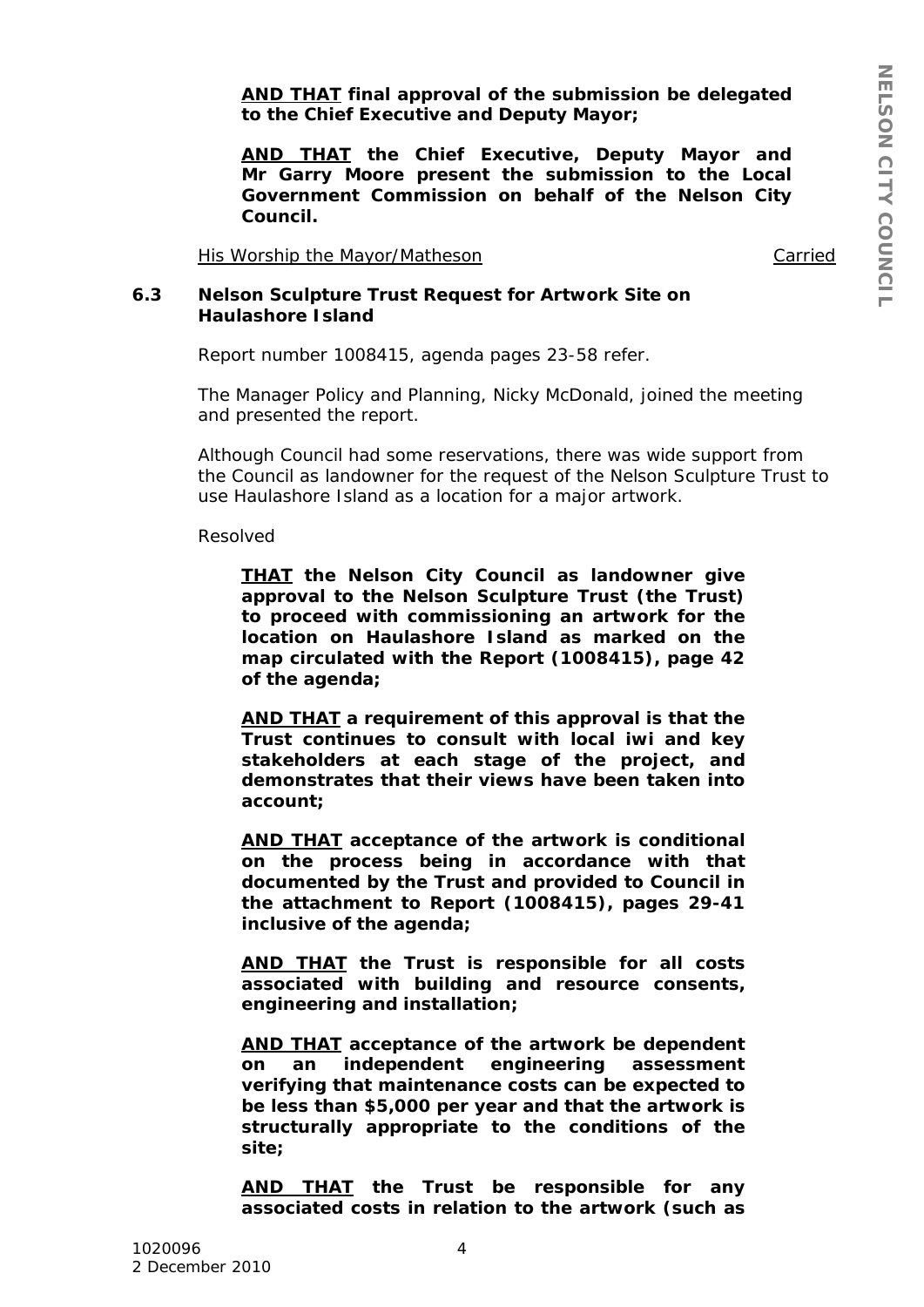*maintenance, vandalism, cleaning) in the first 12 months and for any such costs exceeding \$5,000 per annum in the ensuing four years;*

*AND THAT acceptance of the artwork be in accordance with the policies on gifting as outlined in the Arts Policy;*

*AND THAT the above approval to proceed apply only until the end of 2012 after which time, if the project is not complete, Council's agreement to provide the site lapses.*

Reese/Ward

Carried

Attendance: The meeting adjourned for lunch from 12.45pm to 1.16pm.

### **6.4 Nelson Regional Sewerage Business Unit Wastewater Reuse for Irrigation**

Document number 1008395, agenda pages 59-62 refer.

The Engineering Adviser Johan Thiart joined the meeting and presented the report which sought from Council a decision on the preferred option for the irrigation pipeline proposed to reuse Bells Island Wastewater on Nelson Golf Course and Tahuna playing fields.

Nelson Golf Club has come to the conclusion that it could not afford to participate in the scheme as it considers the financial risk associated with the project is unacceptable. There was considerable support from the Council table to take advantage of the regional sewerage pipeline upgrade to lay a 250mm diameter pipeline from Bells Island to Monaco so that wastewater could be used at some time in the future.

Accordingly, it was resolved

*THAT the recommendation in the report lie on the table;*

*AND THAT the Chief Executive be instructed to talk to the contractors to attempt to renegotiate the price for the installation of the 250mm diameter irrigation pipeline from Bells Island to Monaco, and report back to a future Council meeting.*

#### Ward/Reese Carried

Councillors Matheson and Reese volunteered their services to seek out potential clients for this waste water.

## **7.0 PUBLIC EXCLUDED BUSINESS**

#### **7.1 Exclusion of the Public**

Resolved

*THAT the public be excluded from the following parts of the proceedings of this meeting in accordance with section*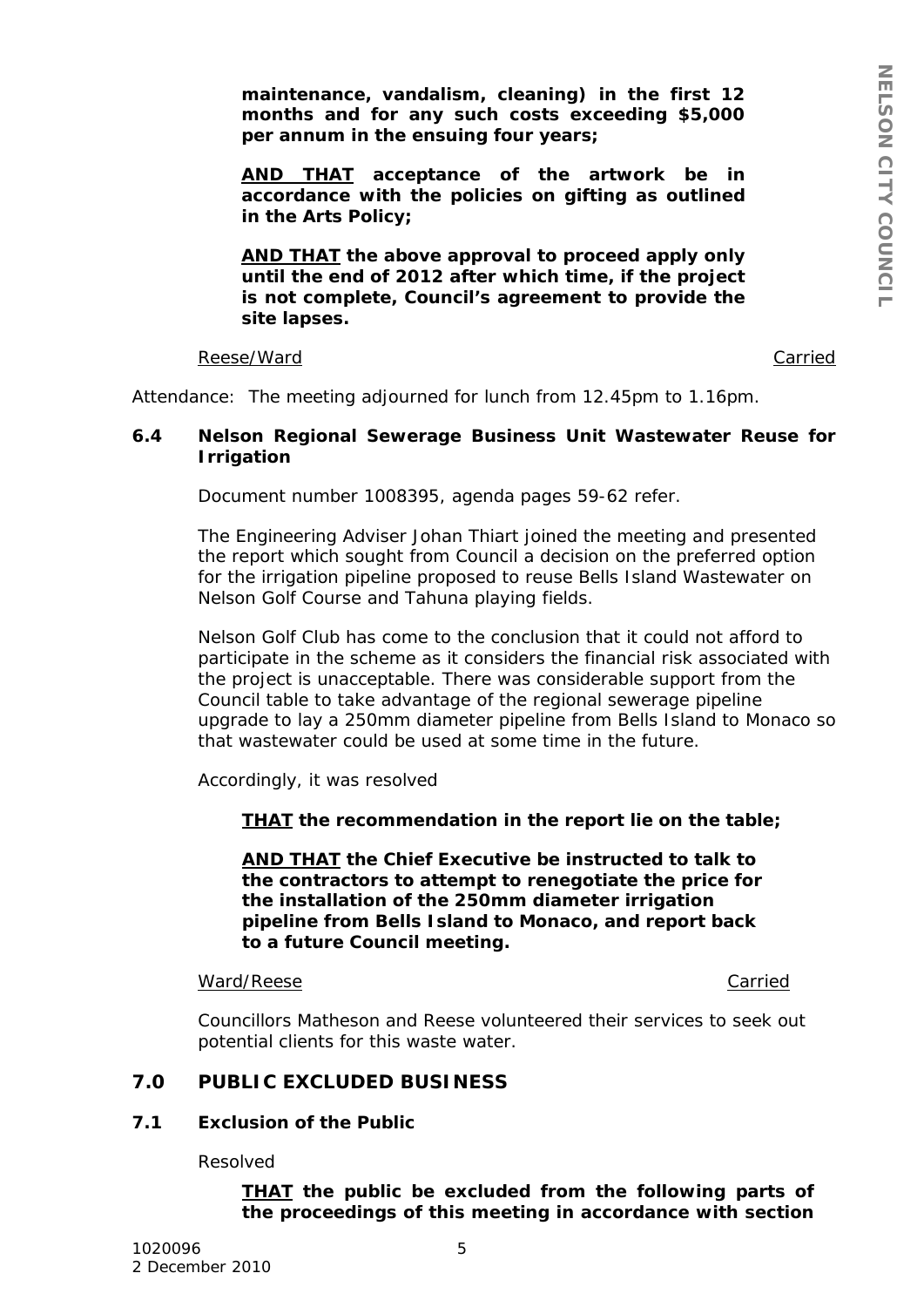*48(1)(a) of the Local Government Official Information and Meetings Act 1987 on the grounds that the public conduct of this part of the proceedings of the meeting would be likely to result in the disclosure of information for which good reason for withholding exists.*

## *i) Nelson City Council Minutes – 18 November 2010*

*Reasons:*

*To enable the Council to carry out negotiations without prejudice or disadvantage; or*

 *To protect the privacy of natural persons.*

### *ii) Events Strategy Funding Application South Island Masters Games*

*Reasons:*

*To enable the Council to carry out negotiations without prejudice or disadvantage.*

#### *iii) Maitai Club Update*

*Reasons:*

*To enable the Council to carry out negotiations without prejudice or disadvantage; or*

*To protect the privacy of natural persons.*

## *AND THAT in accordance with Section 48(5) of the local Government Official Information and Meetings Act 1987, Mr Peter Fisher and Mr Arthur Bradbury remain after the public has been excluded, for the Maitai Club item as they have knowledge that will assist the Council.*

His Worship the Mayor/Boswijk Carried Carried

The meeting went into public excluded session at 1.55pm and resumed in public session at 3.00pm.

## **7.2 Re-admittance of the public**

Resolved

## *THAT the public be re-admitted to the meeting.*

His Worship the Mayor/Boswijk Carried Carried

There being no further business the meeting ended at 3.00pm.

CONFIRMED AS A CORRECT RECORD OF PROCEEDINGS

\_\_\_\_\_\_\_\_\_\_\_\_\_\_\_\_\_\_\_\_\_\_\_\_\_\_\_\_\_\_\_\_ CHAIRPERSON \_\_\_\_\_\_\_\_\_\_\_\_\_\_ DATE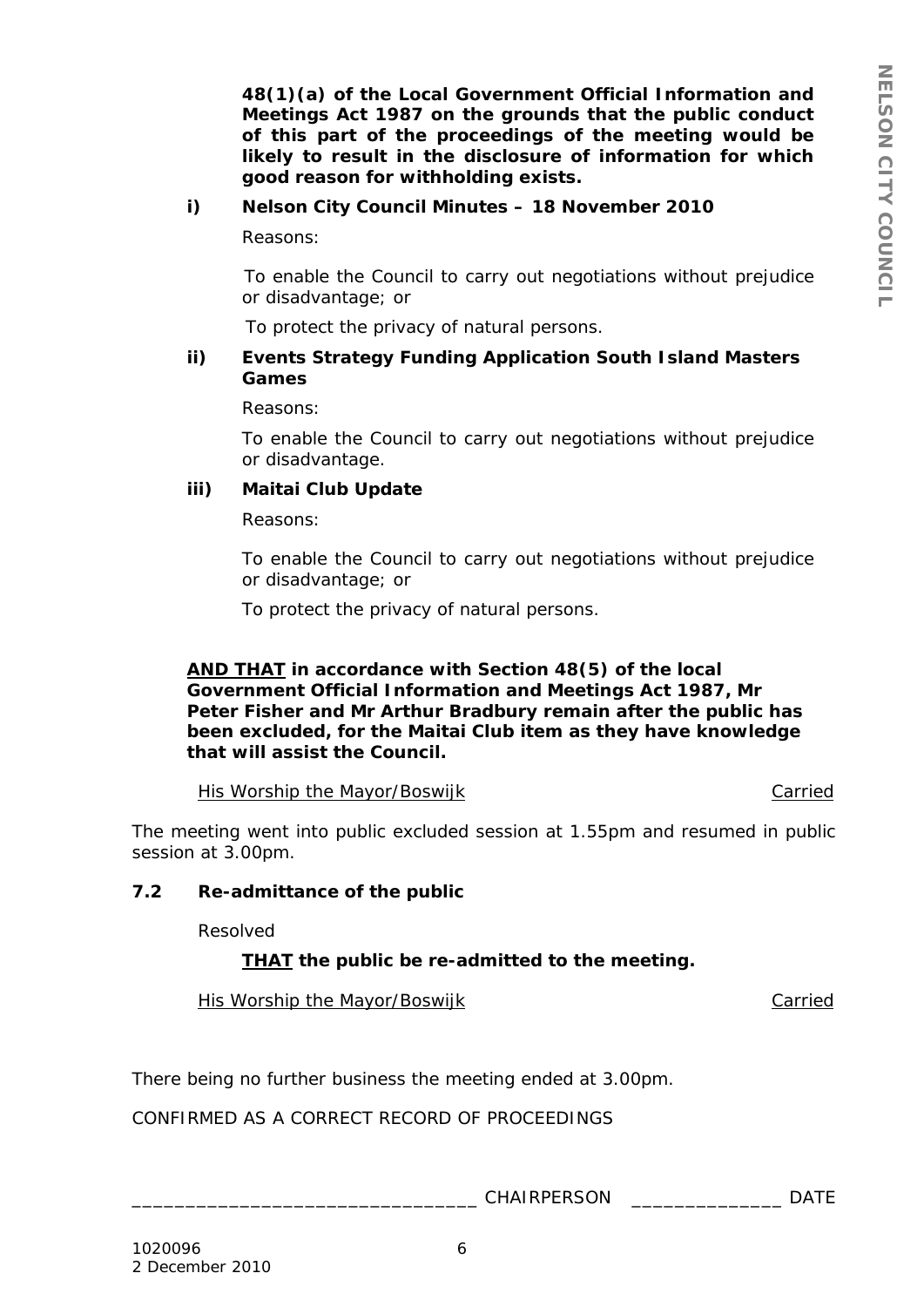| Committee/                                | Aldo Miccio    | Ali Boswijk     | lan Barker   | Rachel Reese | Pete Rainey     | Derek Shaw     |              | Gail Collingwood |              | <b>Ruth Copeland</b> | Eric Davy    | Kate Fulton  | Paul Matheson           | Jeff Rackley   | <b>Michael Ward</b> |                                                   |
|-------------------------------------------|----------------|-----------------|--------------|--------------|-----------------|----------------|--------------|------------------|--------------|----------------------|--------------|--------------|-------------------------|----------------|---------------------|---------------------------------------------------|
| Organisation                              |                |                 |              |              |                 |                |              |                  |              |                      |              |              |                         |                |                     |                                                   |
|                                           | Mayor          | Deputy<br>Mayor |              |              |                 |                |              |                  |              |                      |              |              |                         |                |                     | How often they meet                               |
| Governance                                | $\checkmark$   | $\checkmark$    | $\mathsf C$  | $\checkmark$ | $\checkmark$    | $\checkmark$   | $\checkmark$ |                  | $\checkmark$ |                      | $\checkmark$ | $\checkmark$ | $\checkmark$            | $\checkmark$   | $\checkmark$        |                                                   |
| <b>Community</b><br><b>Services</b>       | $\checkmark$   | $\checkmark$    | $\checkmark$ | $\checkmark$ | C               | $\checkmark$   | $\checkmark$ |                  | $\checkmark$ |                      | $\checkmark$ | $\checkmark$ | $\checkmark$            | $\checkmark$   | $\checkmark$        |                                                   |
| Infrastructure                            | $\checkmark$   | $\checkmark$    | $\checkmark$ | $\checkmark$ | $\checkmark$    | $\checkmark$   |              | $\mathsf{C}$     | $\checkmark$ |                      | $\checkmark$ | $\checkmark$ | $\sqrt{}$               | $\checkmark$   | $\checkmark$        |                                                   |
| <b>Policy and</b><br><b>Planning</b>      | $\checkmark$   | $\checkmark$    | $\checkmark$ | $\mathsf C$  | $\checkmark$    | $\checkmark$   | $\checkmark$ |                  | $\checkmark$ |                      | $\checkmark$ | $\checkmark$ | $\checkmark$            | $\checkmark$   | $\checkmark$        |                                                   |
| Economic                                  | $\checkmark$   | $\checkmark$    | $\checkmark$ |              | $\checkmark$    | $\checkmark$   | $\checkmark$ |                  | $\checkmark$ |                      | ✓            | ✓            | $\checkmark$            | $\checkmark$   | $\checkmark$        |                                                   |
| <b>Development</b><br><b>Remuneration</b> |                |                 |              | $\mathsf{C}$ |                 |                |              |                  |              |                      |              |              |                         |                |                     |                                                   |
| <b>Review</b><br><b>Audit, Risk</b>       | C              | ✓               | $\Box$       | □            | □               | $\Box$         | $\checkmark$ |                  | $\Box$       |                      | □            | □            | $\Box$                  | $\Box$         | $\Box$              | 6 months                                          |
| and Finance                               | $\checkmark$   | $\Box$          | $\mathsf C$  | $\checkmark$ | □               | $\Box$         | $\checkmark$ |                  | $\Box$       |                      | □            | $\Box$       | □                       | $\Box$         | $\Box$              | Monthly                                           |
| <b>Joint</b><br><b>Shareholders</b>       | $\checkmark$   | $\checkmark$    | $\Box$       | $\checkmark$ | $\Box$          | $\Box$         | $\Box$       |                  | $\Box$       |                      | $\Box$       | $\Box$       | $\Box$                  | $\Box$         | $\Box$              | Every 3 months                                    |
| <b>Tasman Bay</b><br>Heritage             |                |                 |              |              |                 |                |              |                  |              |                      |              |              |                         |                |                     |                                                   |
| <b>Trust</b>                              |                |                 |              |              |                 |                |              |                  |              |                      |              |              |                         |                |                     |                                                   |
| <b>Appointments</b><br><b>Nelson</b>      | $\checkmark$   |                 |              |              |                 |                |              |                  |              |                      |              |              |                         | $\checkmark$   |                     | Only as required                                  |
| Regional                                  |                |                 |              |              |                 |                |              |                  |              |                      |              |              |                         |                |                     |                                                   |
| <b>Sewerage</b><br><b>Business Unit</b>   | $\sqrt{3}$     |                 |              |              |                 | $\sqrt{3}$     |              |                  |              |                      |              |              | 3                       |                |                     | 3-4 times year                                    |
| <b>Hearings</b><br><b>Panel</b>           | $\Box$         |                 | ✓            | ✓            |                 | $\checkmark$   | $\checkmark$ |                  |              |                      |              |              |                         |                |                     | As required                                       |
| <b>Nelson</b>                             |                |                 |              |              |                 |                |              |                  |              |                      |              |              |                         |                |                     |                                                   |
| <b>Tasman</b><br><b>Housing</b>           |                |                 |              |              |                 |                |              |                  |              |                      |              |              |                         |                |                     |                                                   |
| <b>Forum</b>                              |                |                 |              |              |                 |                |              | 4                |              |                      |              |              |                         |                |                     | 4 times a year                                    |
| <b>Regional</b><br><b>Transport</b>       |                |                 | 4            |              |                 | 4              |              | 4                |              | 4                    |              |              | $\overline{\mathbf{4}}$ |                |                     | 3-4 times year - Depending on<br>issue that arise |
| <b>Waimea</b>                             |                |                 |              |              |                 |                |              |                  |              |                      |              |              |                         |                |                     |                                                   |
| <b>Water</b><br><b>Augmentation</b>       |                | $\overline{9}$  |              |              |                 |                |              |                  |              |                      |              |              |                         |                |                     | 6 weeks                                           |
| <b>Civil Defence</b>                      |                |                 |              |              |                 |                |              |                  |              |                      |              |              |                         |                |                     |                                                   |
| <b>Emergency</b><br><b>Management</b>     |                |                 |              |              |                 |                |              |                  |              |                      |              |              |                         |                |                     |                                                   |
| <b>Group</b>                              | $\overline{4}$ | 4               |              |              |                 |                |              |                  |              |                      |              |              |                         |                |                     | 4 times a year - next Feb                         |
| <b>Nelson Youth</b><br><b>Council</b>     |                |                 |              |              | 10 <sup>°</sup> |                |              |                  |              |                      |              | 10           |                         |                |                     | 10 times a year                                   |
| <b>Sustainability</b><br><b>Forum</b>     | $\overline{4}$ |                 |              | 4            |                 | $\overline{4}$ |              |                  |              | $\overline{4}$       |              |              |                         |                |                     | 4 4 times a year                                  |
| <b>Nelson RWC</b>                         |                |                 |              |              |                 |                |              |                  |              |                      |              |              |                         |                |                     |                                                   |
| 2011 Steering<br>Group                    | 9              | 9               |              |              | 9               |                |              |                  |              |                      |              |              |                         |                |                     | every 6 weeks                                     |
| <b>Arts Council</b>                       |                |                 |              |              |                 |                |              |                  |              |                      |              |              |                         |                |                     |                                                   |
| <b>Nelson</b><br><b>Broadgreen</b>        |                |                 |              |              |                 |                |              |                  |              |                      |              |              |                         |                | 12                  | Once a month                                      |
| <b>Society</b>                            | 1              | $\mathbf{1}$    | 1            | 1            | 1               | 1              |              | 11               |              |                      | 1            | $\mathbf 1$  | 1                       | $\overline{1}$ |                     | Council hosts AGM + others                        |
| Cawthron                                  | $\mathbf{3}$   | $\Box$          | $\Box$       | $\Box$       | $\Box$          | $\Box$         | $\Box$       |                  | $\Box$       |                      | $\Box$       | $\Box$       | $\Box$                  | $\Box$         | $\Box$              | Tri-annually                                      |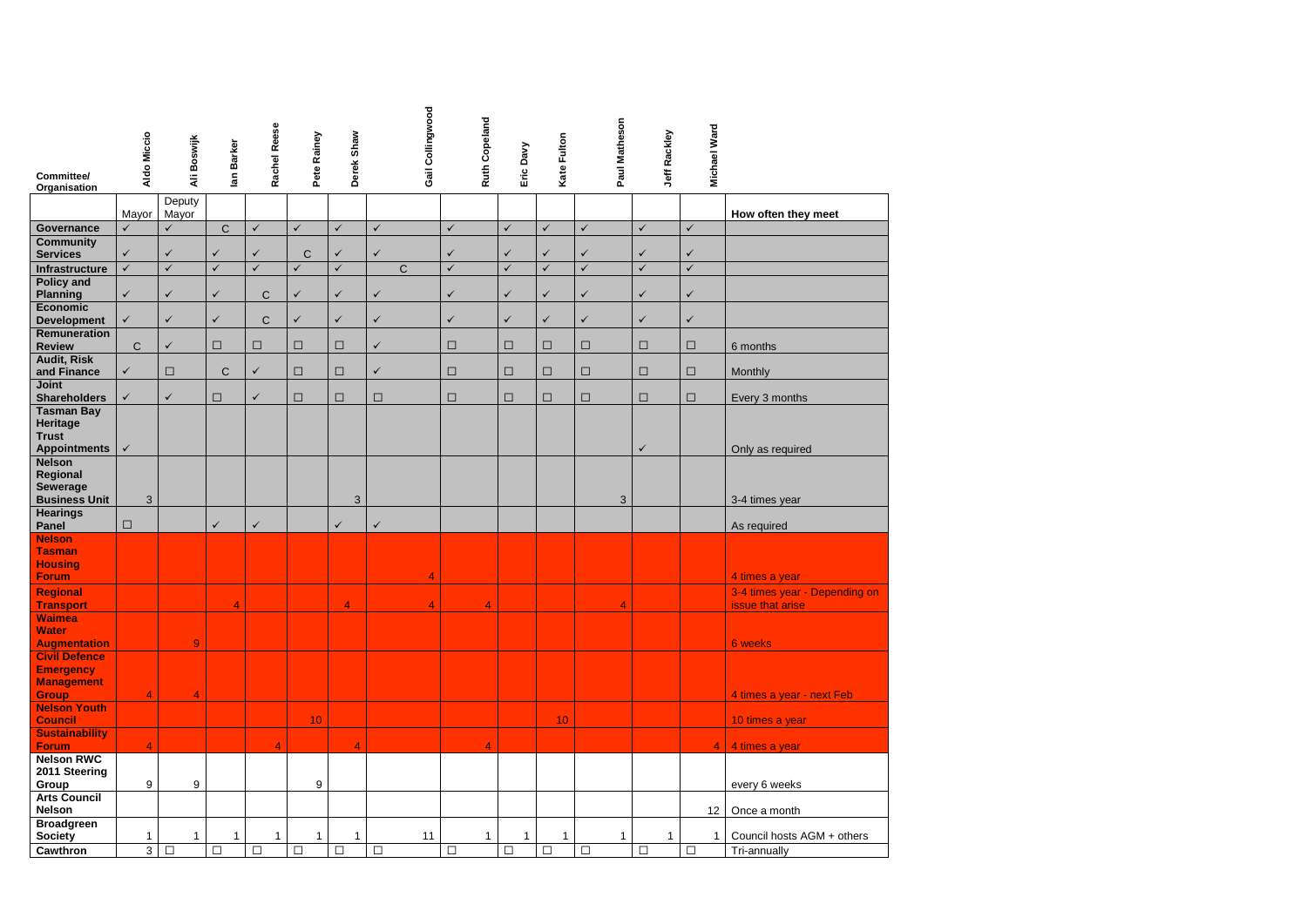| Institute<br><b>Board</b>                                                |                         |                |              |                |                |                |                |        |              |            |        |        |                |                                                                                           |
|--------------------------------------------------------------------------|-------------------------|----------------|--------------|----------------|----------------|----------------|----------------|--------|--------------|------------|--------|--------|----------------|-------------------------------------------------------------------------------------------|
| Kahurangi<br><b>Employment</b><br><b>Trust</b>                           |                         | 12             |              |                |                |                |                |        | 12           | $\Box$     | $\Box$ | $\Box$ | $\Box$         | Monthly                                                                                   |
| <b>Nelson</b><br><b>Provincial</b><br><b>Patriotic</b><br><b>Council</b> | $\mathbf{1}$            | $\Box$         | $\Box$       | $\Box$         | $\Box$         | $\Box$         | $\Box$         | $\Box$ | $\Box$       | $\Box$     | $\Box$ | $\Box$ | $\Box$         | Once a year                                                                               |
| <b>Nelson</b>                                                            |                         |                |              |                |                |                |                |        |              |            |        |        |                |                                                                                           |
| <b>Tasman</b><br><b>Business</b><br><b>Trust</b>                         |                         |                |              | 12             |                |                |                |        |              |            |        |        |                | Monthly                                                                                   |
| <b>Safer</b><br><b>Community</b>                                         |                         |                |              |                |                |                |                |        |              |            |        |        |                |                                                                                           |
| <b>Council</b>                                                           | $\overline{\mathbf{4}}$ | 4              | $\Box$       | $\Box$         | $\Box$         | $\Box$         | $\Box$         | $\Box$ | $\Box$       | $\Box$     | $\Box$ | $\Box$ | $\Box$         | 4 times a year                                                                            |
| <b>Sport Tasman</b><br><b>Trust</b>                                      |                         |                |              |                |                |                |                |        |              |            |        | 6      |                | 6 times a year                                                                            |
| Tahunanui<br><b>Beach</b>                                                |                         |                |              |                |                |                |                |        |              |            |        |        |                |                                                                                           |
| <b>Holiday Park</b>                                                      |                         |                | 12           |                |                |                |                |        |              |            |        |        |                | Monthly                                                                                   |
| <b>Talking</b>                                                           |                         |                |              |                |                |                |                |        |              |            |        |        |                |                                                                                           |
| <b>Heads</b>                                                             | $\mathbf{3}$            | 3              |              |                |                |                |                |        |              |            |        |        |                | 3 times a year                                                                            |
| <b>Trustpower</b><br><b>Community</b>                                    |                         |                |              |                |                |                |                |        |              |            |        |        |                | 1 Meeting for the rep. Local<br>awards for rep and Mayor.<br>National Awards weekened for |
| <b>Awards</b><br>Whakatu                                                 | $\overline{2}$          |                |              |                |                |                | $\overline{2}$ |        |              |            |        |        |                | Mayor and Spouse                                                                          |
| <b>Marae</b>                                                             | 12                      |                |              |                |                |                |                |        |              |            |        |        |                | Monthly                                                                                   |
| <b>Youth and</b><br><b>Community</b><br><b>Facilities</b>                |                         |                |              |                |                |                |                |        |              |            |        |        |                |                                                                                           |
| <b>Trust</b><br><b>Youth Nelson</b>                                      |                         |                |              |                | 4              |                | 12             |        |              |            |        |        |                | Monthly - last Tuesday<br>4 times a year                                                  |
| <b>Community</b><br>and Whanau<br>Group                                  |                         |                |              |                | 12             |                |                |        |              | 12         |        |        |                | Monthly                                                                                   |
| <b>Active</b><br><b>Transport</b><br>Forum                               |                         |                |              |                |                |                |                |        |              |            |        |        | $\overline{4}$ |                                                                                           |
| <b>Nelson</b><br><b>Biodiversity</b>                                     |                         |                |              |                |                |                |                |        |              |            |        |        |                | 3-4 times year                                                                            |
| Forum<br><b>Nelson City</b>                                              |                         |                |              | 4              |                | $\overline{4}$ |                |        | 4            |            |        |        |                | 4 times a year                                                                            |
| <b>Physical</b><br><b>Activity Fund</b>                                  |                         |                |              |                |                |                |                |        |              |            | 4      |        |                | 3-4 times between July -Oct                                                               |
| <b>Nelson</b><br><b>Tasman</b><br><b>Connections</b><br><b>Steering</b>  |                         |                |              |                |                |                |                |        |              |            |        |        |                |                                                                                           |
| Group                                                                    | $\,6\,$                 |                |              |                |                |                |                |        |              |            |        |        |                | Every 8 weeks                                                                             |
| <b>Positive</b><br><b>Ageing</b><br>Forum                                |                         |                | 4            |                |                |                |                |        |              |            |        |        |                | Quarterly                                                                                 |
| <b>Sister Cities</b>                                                     | 3                       |                |              |                |                |                | 3              |        |              |            |        |        |                | 3 times a year                                                                            |
| Kotahitanga<br>Hui                                                       | $\mathbf{3}$            | $\mathfrak{S}$ | $\mathbf{3}$ | $\mathfrak{S}$ | $\mathfrak{S}$ | $\mathfrak{S}$ | $\sqrt{3}$     | 3      | $\mathbf{3}$ | $\sqrt{3}$ | 3      | 3      | $\mathbf{3}$   | 3 times a year                                                                            |
| <b>Community</b><br><b>Spirit Awards</b>                                 | 1/3                     |                | 1/3          | 1/3            | 1/3            |                | 1/3            |        |              |            |        | 1/3    |                | 3 yearly next 2012                                                                        |